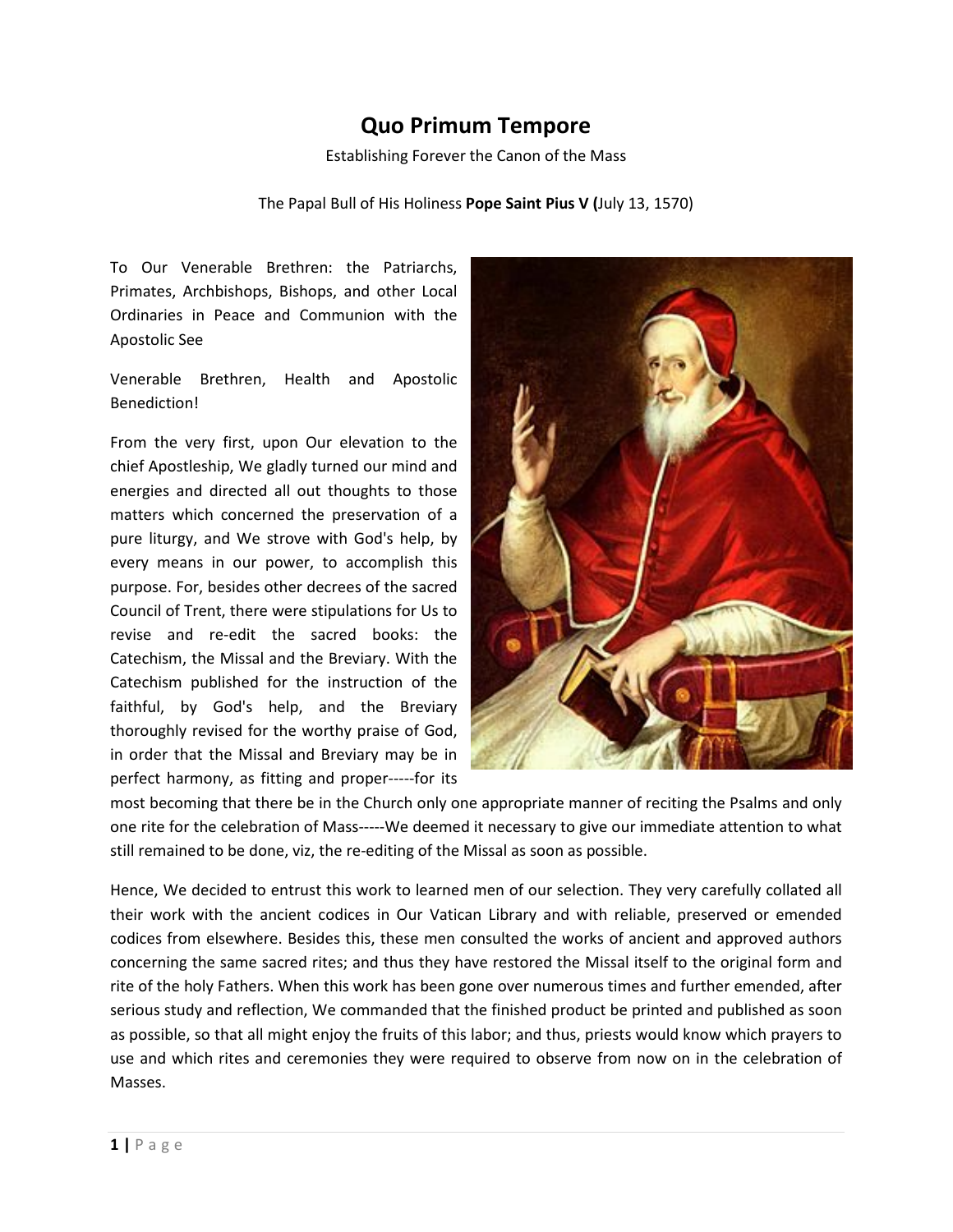Let all everywhere adopt and observe what has been handed down by the Holy Roman Church, the Mother and Teacher of the other Churches, and let Masses not be sung or read according to any other formula than that of this Missal published by Us. This ordinance applies henceforth, now, and forever, throughout all the provinces of the Christian world, to all patriarchs, cathedral churches, collegiate and parish churches, be they secular or religious, both of men and of women-----even of military orders---- and of churches or chapels without a specific congregation in which conventual Masses are sung aloud in choir or read privately in accord with the rites and customs of the Roman Church. This Missal is to be used by all churches, even by those which in their authorization are made exempt, whether by Apostolic indult, custom, or privilege, or even if by oath or official confirmation of the Holy See, or have their rights and faculties guaranteed to them by any other manner whatsoever.

*This new rite alone is to be used unless approval of the practice of saying Mass differently was given at the very time of the institution and confirmation of the Church by Apostolic See at least 200 years ago, or unless there has prevailed a custom of a similar kind which has been continuously followed for a period of not less than 200 years, in which most cases We in no wise rescind their above-----mentioned prerogative or custom. However, if this Missal, which we have seen fit to publish, be more agreeable to these latter, We grant them permission to celebrate Mass according to its rite, provided they have the consent of their bishop or prelate or of their whole Chapter, everything else to the contrary notwithstanding.* 

All other of the churches referred to above, however, are hereby denied the use of other missals, which are to be discontinued entirely and absolutely; whereas, by this present Constitution, which will be valid henceforth, now, and forever, We order and enjoin that nothing must be added to Our recently published Missal, nothing omitted from it, nor anything whatsoever be changed within it under the penalty of Our displeasure.

We specifically command each and every patriarch, administrator, and all other persons or whatever ecclesiastical dignity they may be, be they even cardinals of the Holy Roman Church, or possessed of any other rank or pre-eminence, and We order them in virtue of holy obedience to chant or to read the Mass according to the rite and manner and norm herewith laid down by Us and, hereafter, to discontinue and completely discard all other rubrics and rites of other missals, however ancient, which they have customarily followed; and they must not in celebrating Mass presume to introduce any ceremonies or recite any prayers other than those contained in this Missal.

Furthermore, by these presents [this law], in virtue of Our Apostolic authority, We grant and concede in perpetuity that, for the chanting or reading of the Mass in any church whatsoever, this Missal is hereafter to be followed absolutely, without any scruple of conscience or fear of incurring any penalty, judgment, or censure, and may freely and lawfully be used. Nor are superiors, administrators, canons, chaplains, and other secular priests, or religious, of whatever title designated, obliged to celebrate the Mass otherwise than as enjoined by Us. We likewise declare and ordain that no one whosoever is forced or coerced to alter this Missal, and that this present document cannot be revoked or modified, but remain always valid and retain its full force notwithstanding the previous constitutions and decrees of the Holy See, as well as any general or special constitutions or edicts of provincial or synodal councils,